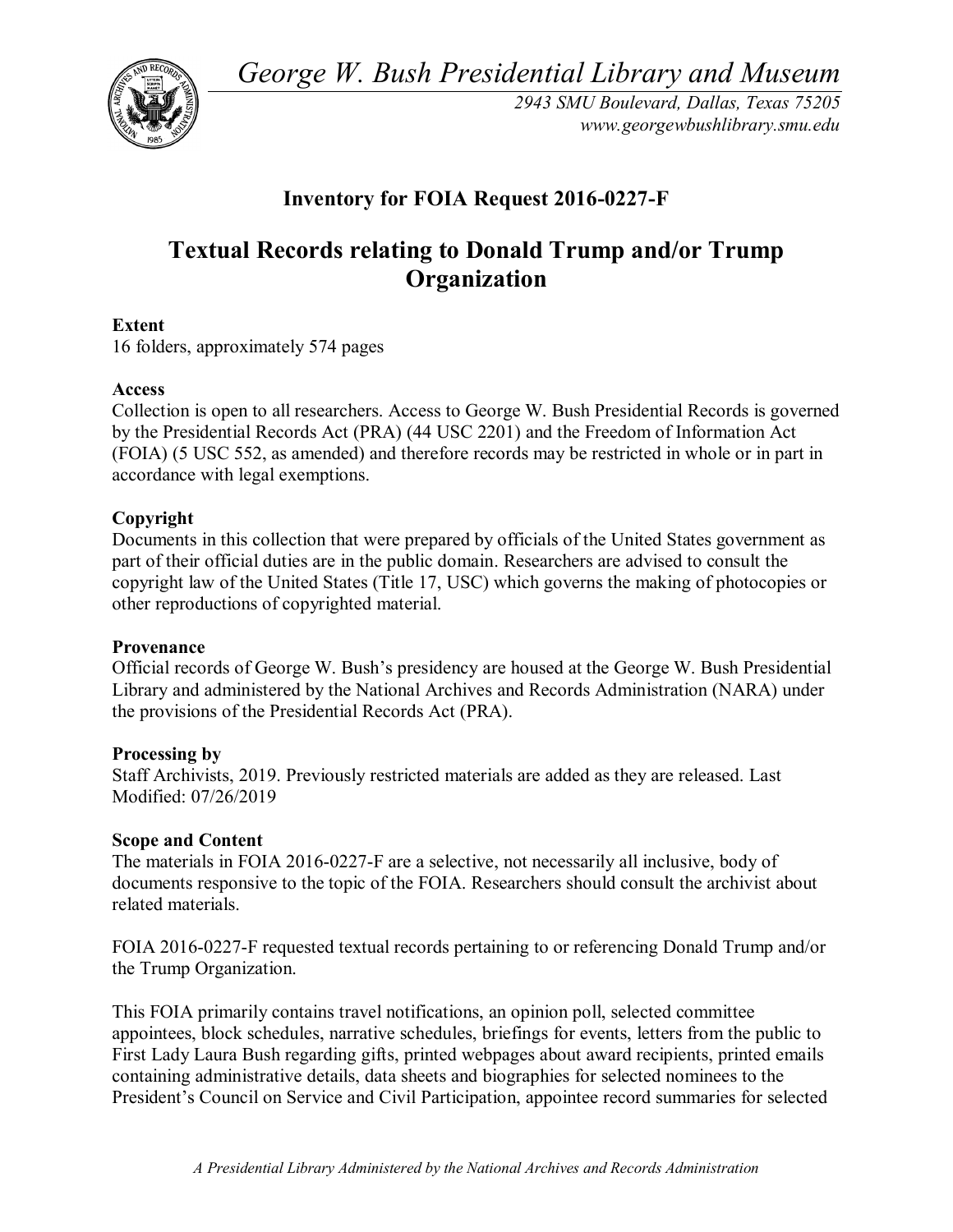appointees, advertisements for youth events, and letters from President George W. Bush to individuals with whom he met. This FOIA contains little material between Donald Trump and President George W. Bush. Notably there is correspondence located in case files 673659 and 672339.

#### **System of Arrangement**

 of the FOIA. Researchers should consult an archivist about related materials. The materials in FOIA 2016-0227-F are a systematic body of documents responsive to the topic

 Documents responsive to this FOIA were found in these collection areas – White House Office of Records Management Subject Files.

WHORM Subject Files are processed at the document level.

 comprised of a series of documents assigned a letter/number combination and filed in a subject The WHORM Subject File compiled by the White House Office of Records Management is category. A complete listing of the subject categories including a detailed description of each category is available in our research room and on our website at [www.georgewbushlibrary.smu.edu.](www.georgewbushlibrary.smu.edu)

**Related Collections and FOIA Requests** - 2016-0243-F, 2016-0244-F and 2016-0247-F

The following is a list of documents and folders processed in response to FOIA 2016-0227-F:

#### **Box 1**

#### **Records Management, White House Office of**

 Subject Files – FG006-03A (Chief of Staff, Office Files) Subject Files – FG006-27 (Office of Senior Advisor – Karl Rove) Subject Files – IV005 (Invitations from 2005) Subject Files – FG001-07 (Briefing Papers) 09/09/2004 [639324] 721922 509729 Subject Files – GI002 (Gifts to the President) 673659 653442 Subject Files – ME001 (Messages Sent to Individuals) 720864 756854 Subject Files – ME002 (Messages Sent to Groups / Organizations)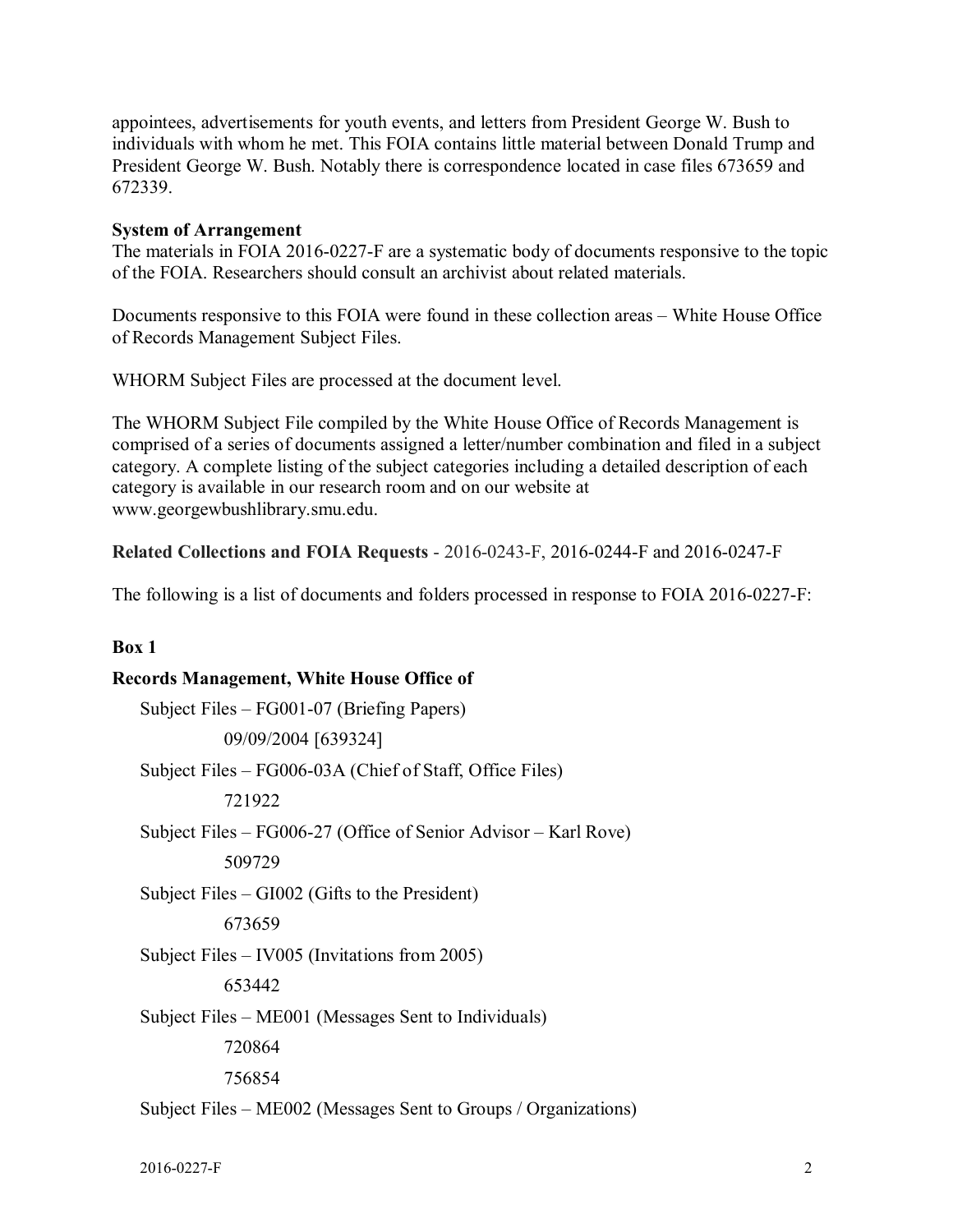Subject Files – PR005 (Autographs – Photographs – Holographs) Subject Files – PE002-01 (Policy Positions) Subject Files – PP005-01 (First Lady)